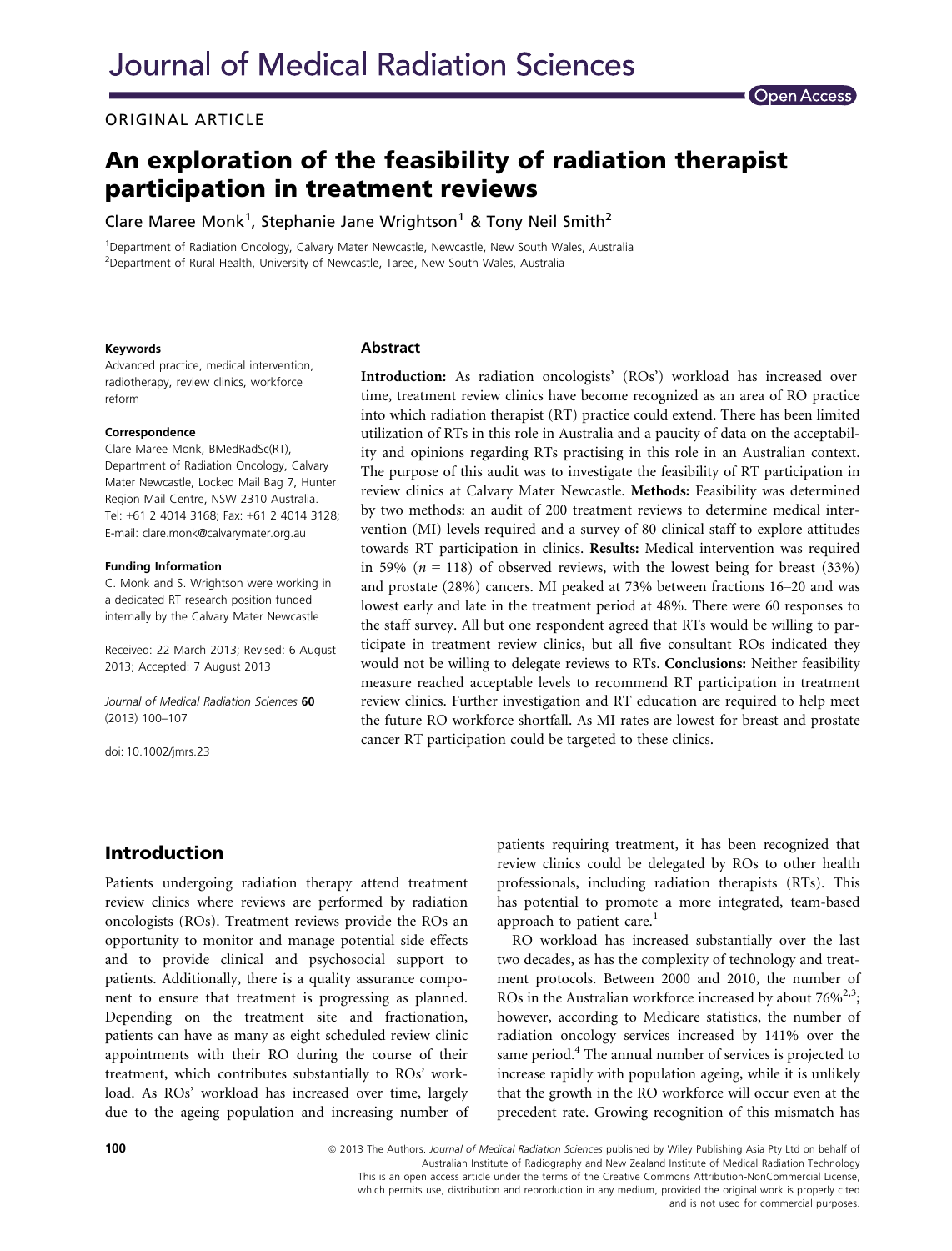led to the evolution of new practice models that involve the delegation of roles and responsibilities from ROs to RTs.<sup>5</sup>

With much initial work done in the United Kingdom,5,6 RT participation in review clinics has been in practice since at least 2000 in some parts of the world in the context of the development of advanced practice models. Reported benefits include increased communication, decreased patient waiting times, and more consistent patient monitoring and management. $6-8$  RO time and workload is saved and can be utilized to assess more complex patients or to perform other higher level duties. The increased role for RTs has potential advantages of improved job satisfaction and better recruitment and retention.<sup>1</sup> Data have shown that some patients present to clinics with minimal treatment-related sequelae, resulting in a low medical intervention (MI) rate occurring in clinics.7–<sup>11</sup> This low need for MI further enables RT participation.7–<sup>11</sup>

Patients have indicated they are receptive towards RT reviews.<sup>7–12</sup> In one study of 865 breast cancer patients, 97.6% were happy to not see their RO during treatment and 99.7% were highly satisfied with time spent with the RT review staff.<sup>10</sup> Another study of nurse-led treatment reviews of head and neck cancer patients showed they had no preference towards their RO leading review clinics.<sup>13</sup> With proper clinical training and advanced education, both RTs and ROs have concluded that reviews in clinics can be effectively conducted by an RT. $5-7.9$ 

Internationally, strong evidence exists to support RT participation in review clinics.<sup>1,6–10</sup> While information is available regarding the scope of practice and capabilities of RTs in performing reviews in the United Kingdom, there is still much variation in implementation between centres, $1,14$ largely due to differences in local need. There is a lack of data in the Australian RT environment to support the practice in the Australian context, although it may become more common in Australia in the future with demographic and workforce changes<sup>15,16</sup> and with the increasing number of new cancer cases.<sup>17</sup> Therefore, the purpose of this project was to investigate the feasibility of RTs undertaking a greater role in treatment review clinics at Calvary Mater Newcastle, New South Wales. Feasibility was determined according to the number of MIs required in treatment reviews and the attitudes and opinions of staff members about RTs performing treatment reviews.

## Methods

The Radiation Oncology Department at Calvary Mater Newcastle is equipped with five linear accelerators and has 80 clinical staff comprising consultant ROs, RO registrars, RTs, and nurses. The department treats an average of approximately 1900 patients annually.

An audit of 200 treatment reviews was undertaken in which the frequency of MI required of the RO was recorded using an observation checklist, the design and content of which was informed by previous studies and commentaries.<sup>9,11</sup> The attitudes and opinions of clinical staff towards RT capability to participate in review clinics was assessed using the staff survey based on that used by Shi et al.<sup>9</sup> Both measures were assumed to be of equal importance to determine feasibility.

For greater involvement of RTs in review clinics to be considered feasible required less than 35% MI across all observations made in the audit of the review clinics. The 35% level was used because it was the level of overall MI validated in the study performed by Shi et al., $9$  while Grady and Back $11$  found an overall MI rate of 34% in a replication study. Both of those studies were performed at large metropolitan teaching hospitals similar to the Calvary Mater Newcastle. For the staff survey no particular target benchmark was established but it was considered that levels of agreement about RT capabilities approaching 100% should be achieved for feasibility to be recommended. Shi et al.<sup>9</sup> found that RTs themselves were significantly more positive about RT participation in treatment review clinics than ROs. The ROs' perception of the RTs' capability was, therefore, considered to be of particular interest and an important element in addressing the question of feasibility.

#### Audit of review clinics

The audit of review clinics was conducted by two observers, both RTs, who, combined, had 28 years clinical experience between them. They observed 200 separate reviews over a 6-month period between June and November 2011, a similar number to that observed in comparable audits.<sup>9,11</sup> Treatment reviews were chosen from a convenience sample of patients receiving radiation therapy at the time, with a view to include a range of cancer sites, both palliative and radical treatments, and to accommodate the rostering of the observers. Over the 6-month period of the audit there was a total of 2941 scheduled review clinic appointments in the department for 746 patients. Hence, the 200 observed reviews were less than 7% of the total number of clinics during those 6 months. The sample of 200 reviews observed was broadly representative of the department's case mix.

The observation checklist was used to record the frequency of MI and non-MI-related procedures undertaken during the clinic. MI undertaken by ROs included writing a drug prescription, medical certificate or referral or ordering a treatment break. Non-MI included tasks such as performing a treatment toxicity assessment, providing information on treatment side effects, answering treatment technique questions, and providing emotional support.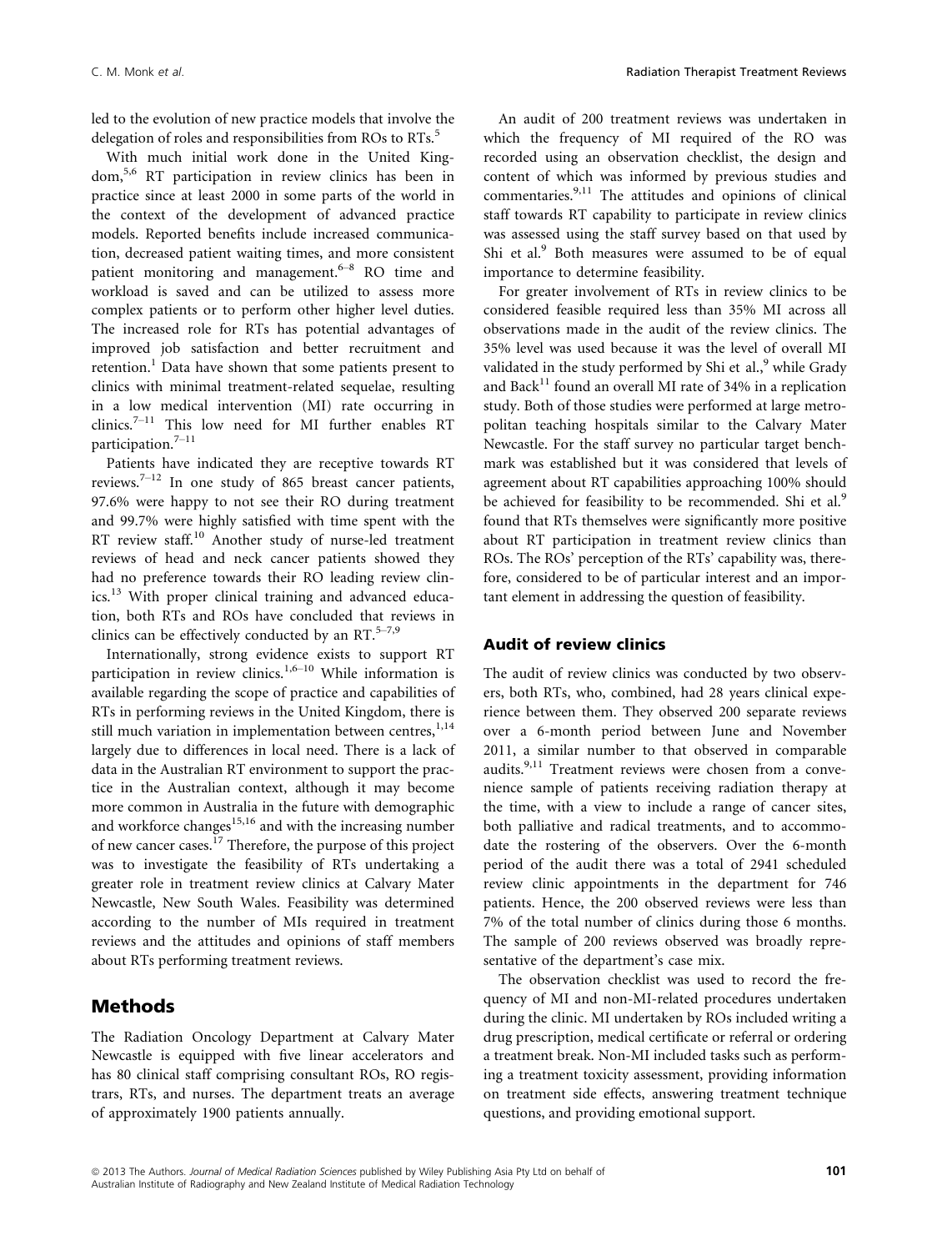Only one observer was present at each review clinic so, to help ensure inter-observer reliability, the first 24 treatment reviews were jointly coded and discussed to arrive at consensus, after which amendments were made to the observation checklist as required. Observation data were analysed with Statistical Package for Social Sciences (SPSS) version 19 for Windows (IBM, New York, NY) to obtain standard descriptive statistics.

#### Staff survey

Questionnaires were distributed to 80 clinical staff members in August 2011, to be returned within 4 weeks. The 16 closed-ended questions included whether RTs were willing to participate in treatment reviews and whether ROs would be willing to delegate this role (see Table 4). There were 14 statements about how capable RTs would be "after suitable training and with the aid of established protocols" to perform specific treatment review tasks. The statements were based on those used by Shi et al.<sup>9</sup> The closed-ended questions could be answered (either agree or disagree) and data were analysed using SPSS version 19 for Windows using standard descriptive statistics.

Two open-ended questions gave respondents an opportunity to freely express opinions regarding RT participation in review clinics and invited suggestions for implementation. They were analysed thematically after being transcribed verbatim from handwritten responses.

The project was exempted from ethics approval as a quality improvement exercise by the Hunter New England Human Research Ethics Committee. Permission was obtained from the ROs and patients before the observation of review clinics and no changes in practice or new procedures were introduced. All observation checklists and questionnaires were de-identified for data entry.

### **Results**

#### Audit of review clinics

Eighty-two per cent of the patients were undergoing radical treatment and the remainder of them were for palliative needs. Male patients made up 63% of the sample and 70% were over 60 years of age. Overall, MI was required in 59% ( $n = 118$ ) of the audited treatment reviews, with different MI rates for different treatment sites, the lowest being for breast (33%) and prostate (28%) cancers (Table 1). The highest rates of MI were for head and neck (93%) and gynaecological (91%) cancers.

The required MI rate also varied over the course of patients' treatment according to how many treatment fractions they had received, as shown in Figure 1. The rate of MI was about 50% after the first five fractions and

Table 1. Breakdown of treatment review clinics requiring medical intervention (MI) and no MI according to the site of the cancer being treated.

| Treatment site  | MI required<br>n(%) | No MI required<br>n (%) | Total clinics<br>n (%) |
|-----------------|---------------------|-------------------------|------------------------|
| Head and neck   | 41 (93)             | 3(7)                    | 44 (22)                |
| Prostate        | 11 (28)             | 29 (73)                 | 40 (20)                |
| Chest           | 18 (78)             | 5(22)                   | 23 (12)                |
| Rectum          | 13 (59)             | 9(41)                   | 22(11)                 |
| <b>Breast</b>   | 7(33)               | 14 (67)                 | 21(11)                 |
| <b>Brain</b>    | 8(73)               | 3(27)                   | 11(6)                  |
| Gynaecological  | 10 (91)             | 1(9)                    | 11 (6)                 |
| Bladder         | 3(33)               | 6(67)                   | 9(5)                   |
| Superficial     | 2(33)               | 4(67)                   | 6(3)                   |
| Bone metastases | 2(40)               | 3(60)                   | 5(3)                   |
| Pelvis          | 2(50)               | 2(50)                   | 4(2)                   |
| Abdomen         | 1(50)               | 1(50)                   | 2(1)                   |
| Extremity       | 0(0)                | 2(100)                  | 2(1)                   |
| Total clinics   | 118 (59)            | 82 (41)                 | 200 (100)              |



Figure 1. Bar chart showing the relationship between the numbers of fractions received and the rate of medical intervention (MI) required during treatment review clinics.

increased to its highest level of 73% for patients in their 4th week of treatment (fractions 16–20). Rates then declined again to approximately 50% for patients who had received 26 or more fractions.

The types of MI and non-MI required, their frequency, and the rate at which they were observed are shown in Tables 2 and 3. There were more than three times as many non-MIs as MIs observed and for those treatment reviews in which MI was noted there was an average of 1.4 MIs carried out. Writing a prescription and performing a physical examination were the most common forms of MI required, both occurring in 26% of reviews. The most common form of non-MI was toxicity assessment, performed in 94% of the observed treatment reviews,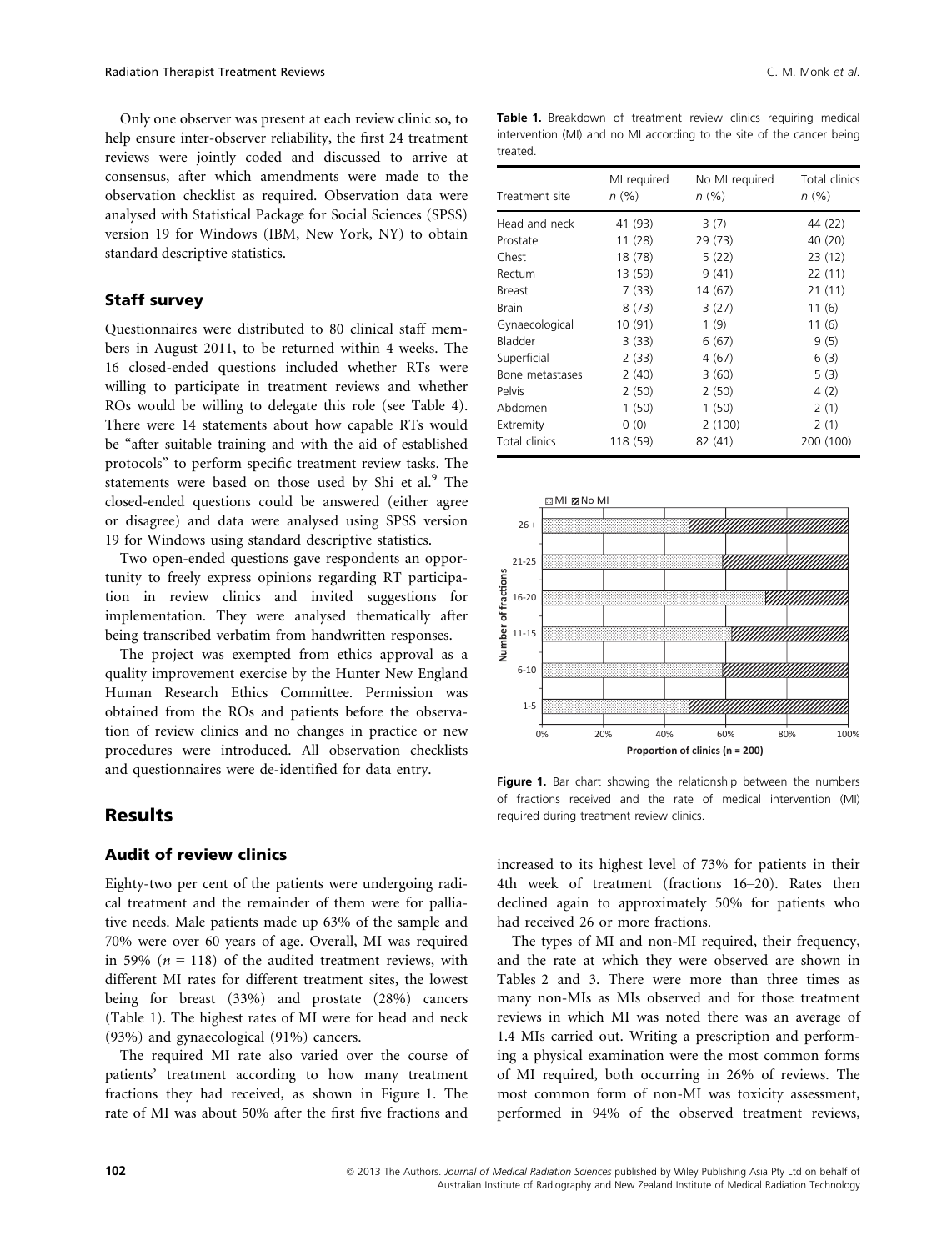Table 2. Frequency of medical interventions observed.

| Intervention                                                | Frequency | % of clinics             |
|-------------------------------------------------------------|-----------|--------------------------|
| Prescription given                                          | 52        | 26                       |
| Physical exam performed                                     | 52        | 26                       |
| Diagnostic or pathology<br>tests ordered                    | 26        | 13                       |
| Complex medications<br>discussed                            | 17        | 9                        |
| Medical certificate given                                   | 12        | 6                        |
| Referral given                                              | 4         | $\overline{\phantom{0}}$ |
| Prescription altered                                        | 2         | 1                        |
| Treatment break ordered                                     | 1         | 1                        |
| Physiotherapy referral given<br>Total medical interventions | ∩<br>166  | Ω                        |

Table 3. Frequency of non-medical interventions observed.

| Intervention                                        | Frequency     | % of clinics   |
|-----------------------------------------------------|---------------|----------------|
| Toxicity assessment performed                       | 188           | 94             |
| Side effects education and advice<br>given          | 137           | 69             |
| Chemotherapy/hormones discussed                     | 49            | 25             |
| Information on patient's cancer<br>discussed        | 41            | 21             |
| Unrelated medical issues discussed                  | 40            | 20             |
| Nutritional advice given                            | 31            | 16             |
| Treatment technique explained                       | 24            | 12             |
| Psychosocial support given                          | 19            | 10             |
| Referral to allied health given                     | 5             | 3              |
| Complementary and alternative<br>medicine discussed | 3             | $\overline{2}$ |
| Other general cancer information<br>discussed       | $\mathcal{P}$ | 1              |
| Dressing ordered to be done<br>by nurses            | $\mathcal{L}$ | 1              |
| Total non-medical interventions                     | 541           |                |

with discussion and education of treatment side effects the next most common, at 69%. The other non-MIs were much less common, occurring in 25% or less of the reviews.

#### Staff survey

The overall survey response rate was 75% ( $n = 60$ ). All but one of the respondents (a registrar) agreed RTs would be willing to participate in treatment review clinics (Table 4); however, all five consultant ROs indicated that they were not willing to delegate clinics to RTs. In contrast, all four of the RO registrars responded they would be willing to delegate review clinics to RTs.

For the 14 statements about the RTs' capabilities in relation to treatment review clinics the highest level of agreement with the statements was found among the RTs, followed by the nurses, registrars, and then the consultant ROs. In Table 4, the 14 capability statements are ordered according to proportion of respondents in each occupational group who agreed with each statement. All respondents in all four groups agreed with the top two statements. All the RTs agreed with the top seven statements and all the nurses with the top six. At least some RTs and nurses agreed with all 14 statements, while very few of the consultants or registrars agreed with any of the lowest ranked statements. For 10 of the 14 statements, the registrars responded the same or more positively than consultants with regard to the RTs' capabilities.

Analysis of the two open-ended questions showed consultant ROs' concerns about potential double handling of complex cases, as well as of medico-legal implications. Registrars suggested RTs could review patients receiving treatment for breast or prostate cancer and would be good at toxicity assessment. While the main concern expressed by RTs was education and training, they also felt that RTs' closer contact with patients enables follow-up care to be provided. They also felt patients waited too long to be reviewed. Responses from the nurses indicated general disagreement with RTs participating in review clinics. They were unified in their view that the current format of review clinics works well and change is not warranted.

## Discussion

Neither of the two feasibility measures for greater involvement of RTs in treatment review clinics have been met in this study. Overall, the proportion of reviews in which MI was observed was well above the 35% mark set for feasibility to be considered. The overall MI rate was also higher in this study than that previously reported.<sup>9,11</sup> This could be due to differences in the observation checklist and how it was used in this study compared to the other studies, although these differences were minor. The implications of the disparity are unclear and further investigation is recommended.

In this study, MI rates for breast and prostate cancer are lower than those for other cancer types and below the 35% level. The lower rate of MI for breast and prostate cancer supports previous work of Shi et al.<sup>9</sup> and Grady and Back<sup>11</sup> and suggests RT participation in clinics would be best suited to these treatment sites. With respective breast and prostate cancer MI rates of 33% and 28%, some patients would still require referral and consultation with their RO, although these rates could be reduced with education and experience of specialist RTs. High concordance in breast cancer patient treatment reviews between specialist RTs and ROs has been found elsewhere, $7$  further supporting the argument that RTs could be specifically educated and trained to participate in review clinics for this subset of patient presentations.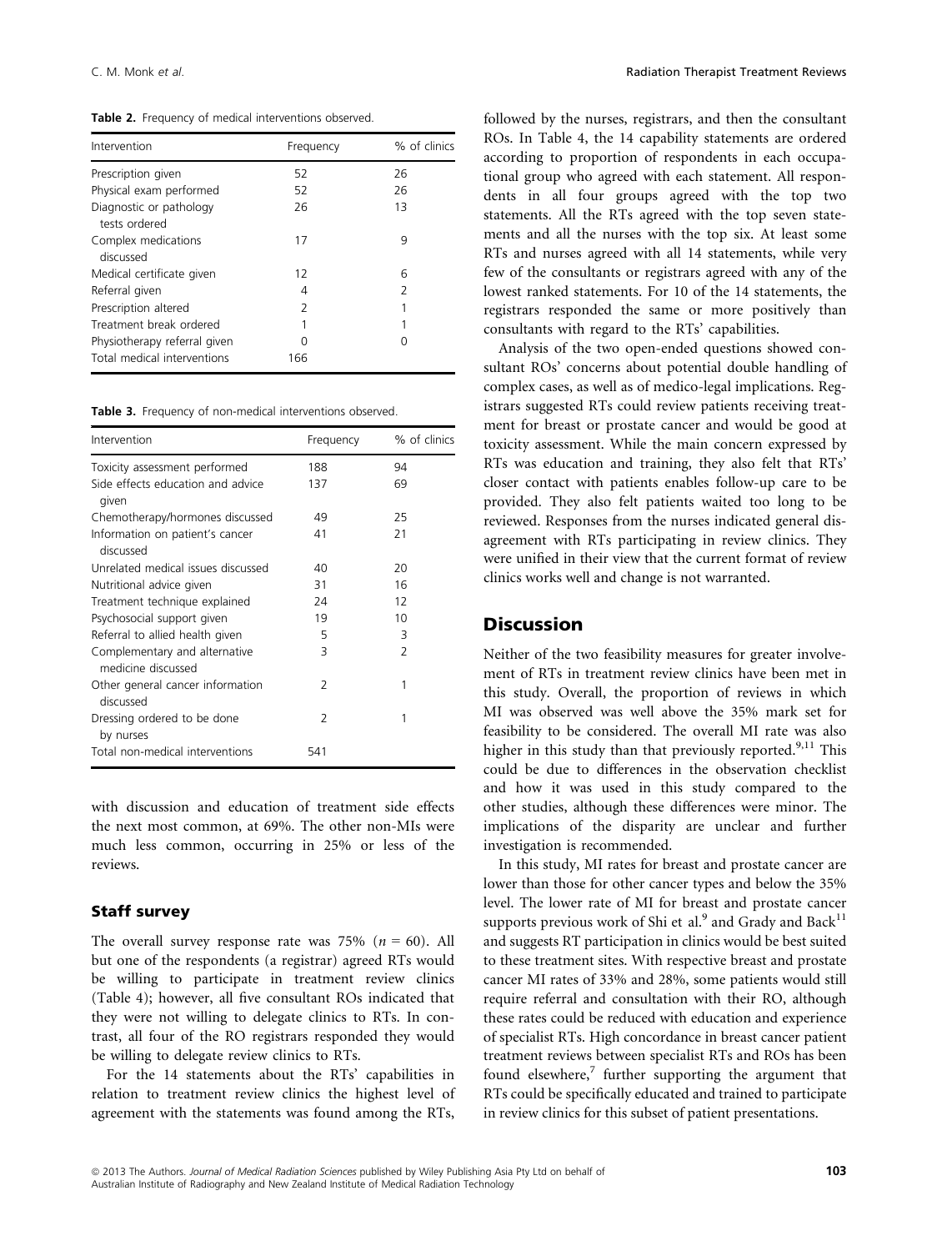Table 4. Capability statements about radiation therapists by decreasing strength of agreement by survey respondents ( $n = 60$ ).

| Radiation therapist capability statements                                                             | RTs ( $n = 44$ ) | Nurses $(n = 7)$ | ROs $(n = 5)$ | Reg's $(n = 4)$ |
|-------------------------------------------------------------------------------------------------------|------------------|------------------|---------------|-----------------|
| RTs, after suitable training and with the aid of established protocols, are capable of the following: |                  |                  |               |                 |
| • Using the common terminology/toxicity<br>criteria scoring system to grade toxicities                | 44 (100%)        | $7(100\%)$       | $5(100\%)$    | 4 (100%)        |
| • Answering treatment-related logistics<br>questions (appointments etc.)                              | 44 (100%)        | $7(100\%)$       | $5(100\%)$    | 4 (100%)        |
| • Providing assurance to patients undergoing<br>radiation therapy                                     | 44 (100%)        | $7(100\%)$       | 4 (80%)       | 4 (100%)        |
| • Answering treatment technique-related questions                                                     | 44 (100%)        | $7(100\%)$       | $5(100\%)$    | 3(75%)          |
| • Answering radiotherapy side effects questions                                                       | 44 (100%)        | $7(100\%)$       | 2(40%)        | 4 (100%)        |
| • Providing information on the side effects a<br>patient may experience                               | 44 (100%)        | $7(100\%)$       | 3(60%)        | 3(75%)          |
| • Participating in treatment reviews                                                                  | 44 (100%)        | 3(43%)           | 4 (80%)       | 3(75%)          |
| • Giving adequate nutrition advice                                                                    | 40 (91%)         | 1(14%)           | 1(20%)        | 4 (100%)        |
| • Recommending drugs to treat standard side effects                                                   | 36 (82%)         | 2(29%)           | 1(20%)        | 1(25%)          |
| • Answering general cancer-related questions                                                          | 38 (86%)         | 3(43%)           | 1(20%)        | $\Omega$        |
| • Providing information on the cancer a patient has                                                   | 20 (45%)         | 3(43%)           | 2(40%)        | 0               |
| • Answering complementary and alternative<br>medicine-related questions                               | 16 (36%)         | 1(14%)           | $\mathbf 0$   | 1(25%)          |
| • Deciding whether a patient should have a break<br>from treatment                                    | 10 (23%)         | 2(29%)           | $\mathbf 0$   | 1(25%)          |
| • Answering general medicine-related questions                                                        | 16 (36%)         | $1(14\%)$        | $\Omega$      | $\Omega$        |
| RTs are willing to participate in treatment reviews                                                   | 44 (100%)        | $7(100\%)$       | $5(100\%)$    | 3(75%)          |
| ROs are willing to delegate treatment reviews                                                         | 14 (32%)         | 5(71%)           | 0             | 4 (100%)        |

Proportions of respondents in each category who responded affirmatively are rounded to the nearest whole percentage. RTs, radiation therapists; Nurses, both registered and enrolled nurses; ROs, consultant radiation oncologists; Reg's, radiation oncology registrars.

Because both breast and prostate cancers are relatively common cancer types, the reduction in RO routine workload could be substantial, permitting them more time to spend with patients with more complex disease and requiring higher levels of MI. Any implementation of RT participation in review clinics would need to be from an integrated team-based approach, $9$  with ROs having more time available for patients requiring MI, while RT and nurse practitioner teams could attend to patients whose treatment was proceeding according to expectations, with minimal complications.

The MI rate was highest for patients in their 4th week of treatment, occurring in almost 75% of treatment reviews. Prior to the 16th fraction and after the 20th fraction rates of MI were lower. In the period of fractions from 1 to 5, when treatment side effects are early and less frequent, about 50% reviews required MI. After the 25th fraction, when late side effects and comorbidities are being appropriately managed, MI rates again fell to about 50%. Although at no stage did the MI rate fall to the 35% level where feasibility might be considered, if the future treatment review clinical practice model was to be changed to include RT participation, then perhaps the best clinics to target would be early and late in the treatment period when MI is least likely to be needed.

The survey responses obtained from the RTs were similar to those reported by Colver,<sup>5</sup> with RTs seeing themselves as more accessible and closer to patients, facilitating better communication, and enabling participation in review clinics. However, the low level of support expressed by the consultant ROs and nurses was not entirely unexpected as it is similar to that reported by White et al. $^{18}$  in Hong Kong, where implementation of RT-led clinics was hindered by a lack of willingness and support from other professionals. ROs were unwilling to delegate duties and nurses were resistant to the idea of sharing competencies with RTs.<sup>18</sup> In Hong Kong, this was attributed to greater medical dominance than that reported in previous UK studies,  $5,18,19$  although the reasons are likely to be much more complex and diverse and reflect ROs' concerns for their patients' well-being and a lack of confidence in RTs to perform treatment reviews. While in the study by Shi et al.<sup>9</sup> RTs and ROs were both supportive of RT participation in review clinics, RTs felt significantly more positive about their capability; in the study by Grady and Back<sup>11</sup> ROs were more positive about RTs' capabilities than the RTs themselves. The reason for these discrepancies is not known but may be related to local conditions and personalities.

It is unclear if the survey responses are representative of the wider Australian workforce. The results differ from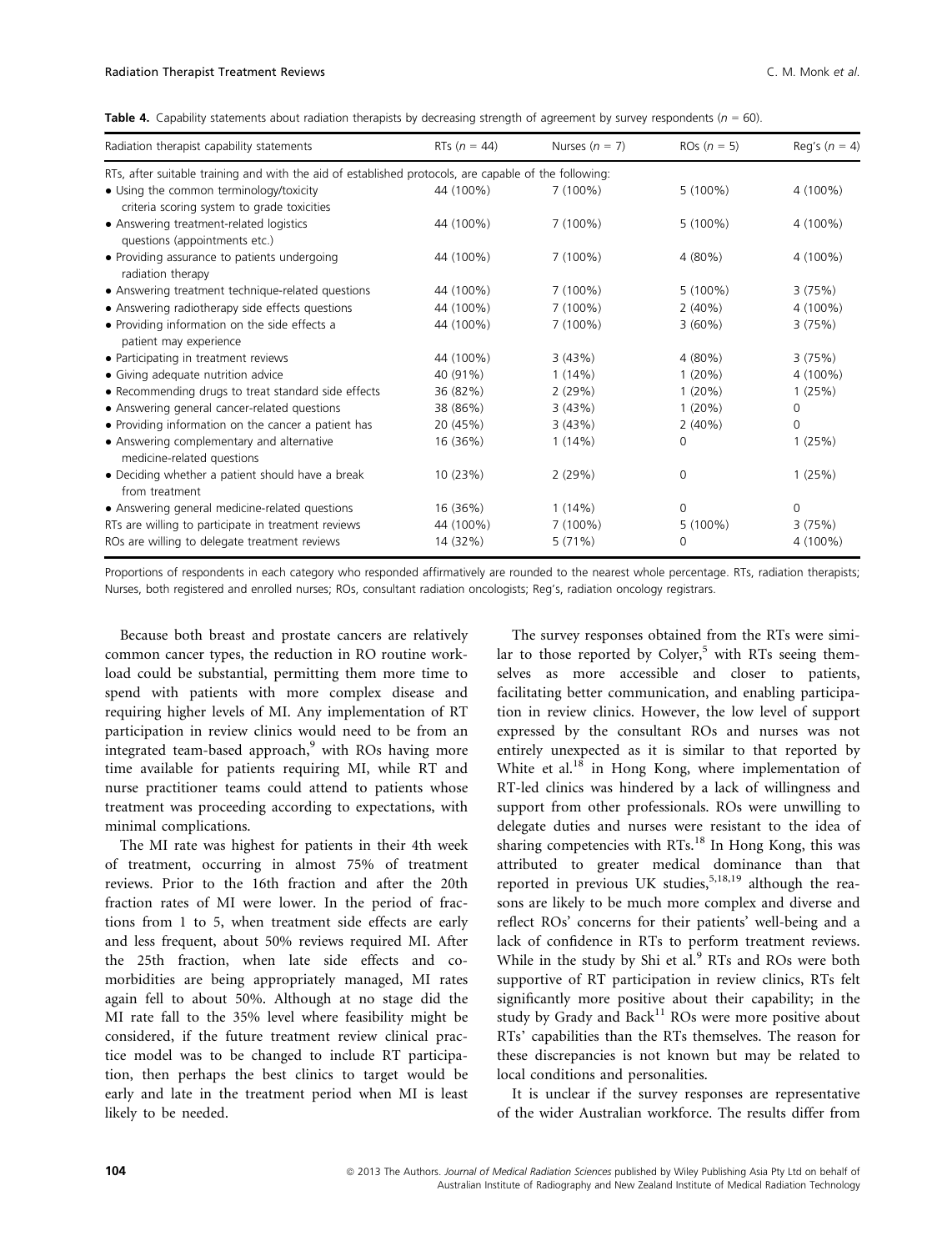those obtained in another Australian institution where a similar survey was conducted and RO support for RT participation was higher.<sup>11</sup> This finding may have been influenced by differences in the questionnaire, with this study having qualified all capability statements in the context of the RTs having undertaken "suitable training" and being aided by "established protocols," whereas the previous study did not consider these criteria. The differences suggest a need for further investigation of the factors that influence the attitudes of ROs and RTs in relation to this and other "advanced practice" roles, as well as the educational needs and expectations for RTs to undertake such roles.

Establishment of extended scope of practice within non-medical professions is difficult and fraught with legal and ethical challenges.19,20 These challenges may influence the ROs' reluctance to delegate tasks that they traditionally perform, as reflected by ROs' concerns about medicolegal implications expressed in the survey. There is need for further qualitative research into ROs' concerns. Acharya et al.19 suggest that this may be dealt with by providing support and training and targeting RTs who have substantial clinical experience to underpin their extended role. Furthermore, it can be argued that before instigating any RT participation in review clinics, collaboration with ROs in defining the guidelines and protocols for practice would be essential. Clear role delineation would minimize potential for duplication, which was another concern reflected in the surveys, and help to minimize friction and inefficiency within departments.<sup>9</sup>

A legal barrier also exists to changing the practice model because of current Medicare legislation, which stipulates that to attract a Medicare benefit radiation oncology services must be provided by a medical specialist.<sup>21</sup> There is no provision at this time for such services to be delegated to non-medical practitioners; thus, for change to take place, consideration must be given to legislative changes. This complex discussion is beyond the scope of this article.

One hundred per cent of the survey respondents indicated that they thought RTs are capable of using the common toxicity criteria (CTC) scoring system to grade treatment toxicities, which was the most common non-MI observed. Additionally, RTs are well equipped with their current education and experience to explain treatment techniques, again with 100% agreement by RTs, ROs, and nurses that RTs are capable in this area. In other capabilities, however, such as answering questions about side effects or giving advice about nutrition or complementary and alternative medicines, RTs would need to undergo considerable further education and training for their participation in review clinics to be feasible. Interventions such as giving general medical advice or advising if a patient needs a break from treatment should remain the role of the RO.

Implementation of a shared care approach may be more acceptable in cancer centres located in regional or rural areas, where recruitment and retention of ROs is difficult. Similar extended scope roles in nursing duties have developed in rural areas.<sup>22</sup> RTs may be able to complement the role of ROs who are sole practitioners or in part-time positions in regional radiotherapy centres.<sup>23</sup> The shared care model could vary depending on local needs, perhaps with RTs and nurses working together to broaden the local knowledge and skill base.<sup>10</sup> Where ROs are in short supply, consultation with the RO could take place using information technology and fast broadband connections. Such practice changes are likely, therefore, to be driven by local need and resource availability.

Although this small study achieved the aim of investigating the feasibility of implementing RT participation in treatment review clinics at one particular centre, there are some limitations that must be acknowledged. The treatment reviews observed were a small convenience sample and it may be improbable that the results will be generalizable for all clinics at all cancer centres. It is acknowledged that the 35% feasibility benchmark is dependent on the items included on the MI checklist and is perhaps not an ideal measure. Furthermore, there was no correlation of MI rate and disease stage at diagnosis, which could reasonably be expected to have a substantial effect. It could also be argued that the definition of MI is somewhat limiting and may be subjective. Such factors should be taken into account in the design of any future, similar studies.

In the survey, the closed questions were all positively phrased, which introduces potential for acquiescence bias. Also, for simplicity, a dichotomous scale was used (agree or disagree), with the disadvantage of preventing participants from responding less adamantly. The survey sample size for ROs, registrars, and nurses was small and a larger scale survey of radiation oncology staff would provide a clearer understanding of the opinions from the broader Australian oncology department workforce. It would also be appropriate in future research to examine the possible economic impact of changes in the practice model, the medico-legal issues, and the patients' perceptions of such models of service provision.

### Conclusions

The results of this study do not support the immediate introduction of RT participation in radiation therapy treatment review clinics in this department, because of high levels of MI required in most clinics and equivocal support from ROs and other clinical staff. There are,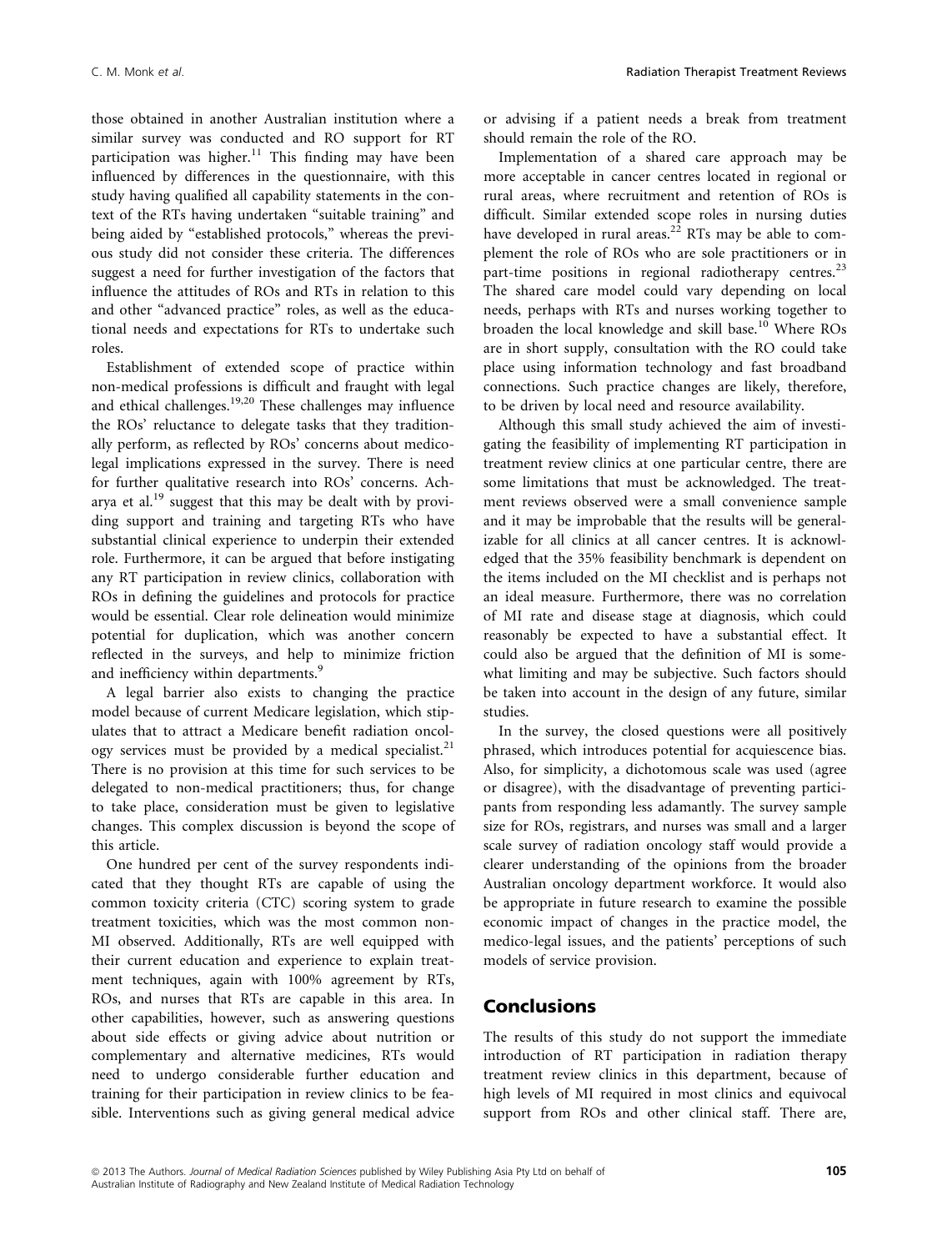however, some results that suggest possible changes to future practice models and it is hoped these findings will stimulate discussion regarding RTs participating in treatment review clinics.

Accepting the fact that ROs' workload has increased at a faster rate than the increase in workforce, and that this pattern is unlikely to change in the foreseeable future, there will be a need for the development of new practice models that involve greater sharing of the workload across professional boundaries, with interprofessional collaboration and teamwork as important goals. On the basis of some of the findings of this study and of other studies in this field, it seems that future participation of RTs in review clinics, as well as other extended scope of practice roles, could reasonably be considered in restructuring the health workforce in the delivery of radiation oncology services. However, it is also clear that such changes cannot take place without considerable planning and reeducation of the workforce to overcome current barriers to new models of care and to meet future needs. It can be argued that planning should be taking place now, rather than waiting and allowing the workloads to increase to even more unsustainable levels, with the consequent risk to the quality of patient services.

# Acknowledgments

C. Monk and S. Wrightson were working in a dedicated RT research position funded internally by the Calvary Mater Newcastle.

# Conflict of Interest

None declared.

### References

- 1. Lees L. The role of the "on treatment" review radiographer: What are the requirements? J Radiother Pract 2008; 7: 113–31.
- 2. Australian Institute of Health and Welfare Medical labour force 2003. AIHW cat. no. HWL 32. (National Health Labour Force Series No. 32) AIHW, Canberra, Australia, 2005. Available from: http://www.aihw.gov.au/publicationscatalogue/?taxonomy\_id=6442451339,6442451123&page=2 (accessed 2 August 2013).
- 3. Royal Australian and New Zealand College of Radiologists (RANZCR) 2010 RANZCR Radiology Workforce Report: Australia. RANZCR, Sydney, Australia, 2012. Available from: http://www.ranzcr.edu.au/search-result?searchword= Workforce&ordering=&searchphrase=all (accessed 2 August 2013).
- 4. Australian Government, Medicare Australia Medicare Group Reports 2013. Available from: https://www.
- 5. Colyer H. The role of the radiotherapy treatment review radiographer. Radiography 2000; 6: 253–60.
- 6. Cameron J. Radiographer review clinics: Breast cancer. J Radiother Pract 2004; 4: 33–8.
- 7. Lee G, Harnett N, Zychla L, Dinniwell R. Radiotherapy treatment review: A prospective evaluation of concordance between clinical specialist radiation therapist and radiation oncologist in patient assessments. J Med Imaging Radiat Sci 2012; 43: 6–10.
- 8. Alfieri F, Le Mottee MA, Arifuddin A, Field N, MIlinkovic D, Cox J. Radiation therapist-led weekly patient treatment reviews. Radiographer 2009; 56: 44–8.
- 9. Shi J, Cox J, Atyeo J, Loh Y, Choung WL, Back M. Clinician and therapist perceptions on radiation therapist-led treatment reviews in radiation oncology practice. Radiother Oncol 2008; 89: 361–7.
- 10. McIlroy P, McIntyre A, Ross A, Gallagher C, Brown C. Breast radiotherapy: A single centre survey of non-medical weekly patient review. J Radiother Pract 2008; 7: 19–29.
- 11. Grady S, Back M. Radiation Therapist-led Treatment Reviews. Northern Sydney Cancer Centre, Royal North Shore Hospital, Sydney, Australia, 2008. Available from: http://www.docstoc.com/docs/2988394/Radiation-Therapist-led-Treatment-Review-Shaun-Grady-A-Prof-Michael (accessed 2 August 2013).
- 12. Treeby J. Prospective cohort survey of patient satisfaction with on-treatment review by advanced practice urology radiographer. J Radiother Pract 2008; 7: 205–12.
- 13. Wells M, Donnan PT, Sharp L, Ackland C, Fletcher J, Dewar JA. A study to evaluate nurse-led on-treatment review for patients undergoing radiotherapy for head and neck cancer. J Clin Nurs 2008; 17: 1428–39.
- 14. Ellis T, Ashmore L, Bray D. Multidisciplinary radiographer-led review clinics – an example of implementation. J Radiother Pract 2006; 5: 87–95.
- 15. Ellis N, Robinson L, Brooks PM. Task substitution: Where to from here? Med J Aust 2006; 185: 18–9.
- 16. Duckett SJ. Are we ready for the next big thing? Med J Aust 2009; 190: 687–8.
- 17. Australian Institute of Health and Welfare Cancer incidence projections: Australia, 2011 to 2020. Cancer Series no. 66. Cat. No. CAN 62. AIHW, Canberra, Australia. 2012. Available from: http://www.aihw.gov.au/publication-detail/? id=10737421461 (accessed 2 August 2013).
- 18. White P, Lee SWY, Wong CWY, Lee AKW, Cheung DN. Role development for therapeutic radiographers in the public hospitals in Hong Kong. J Radiother Pract 2004; 4: 66–77.
- 19. Acharya U, Acharya V, Raja Vatsavayi S, Cox J. Systematic review – role expansion in radiation therapy: From an international perspective to an Australian context. Radiographer 2009; 56: 38–43.